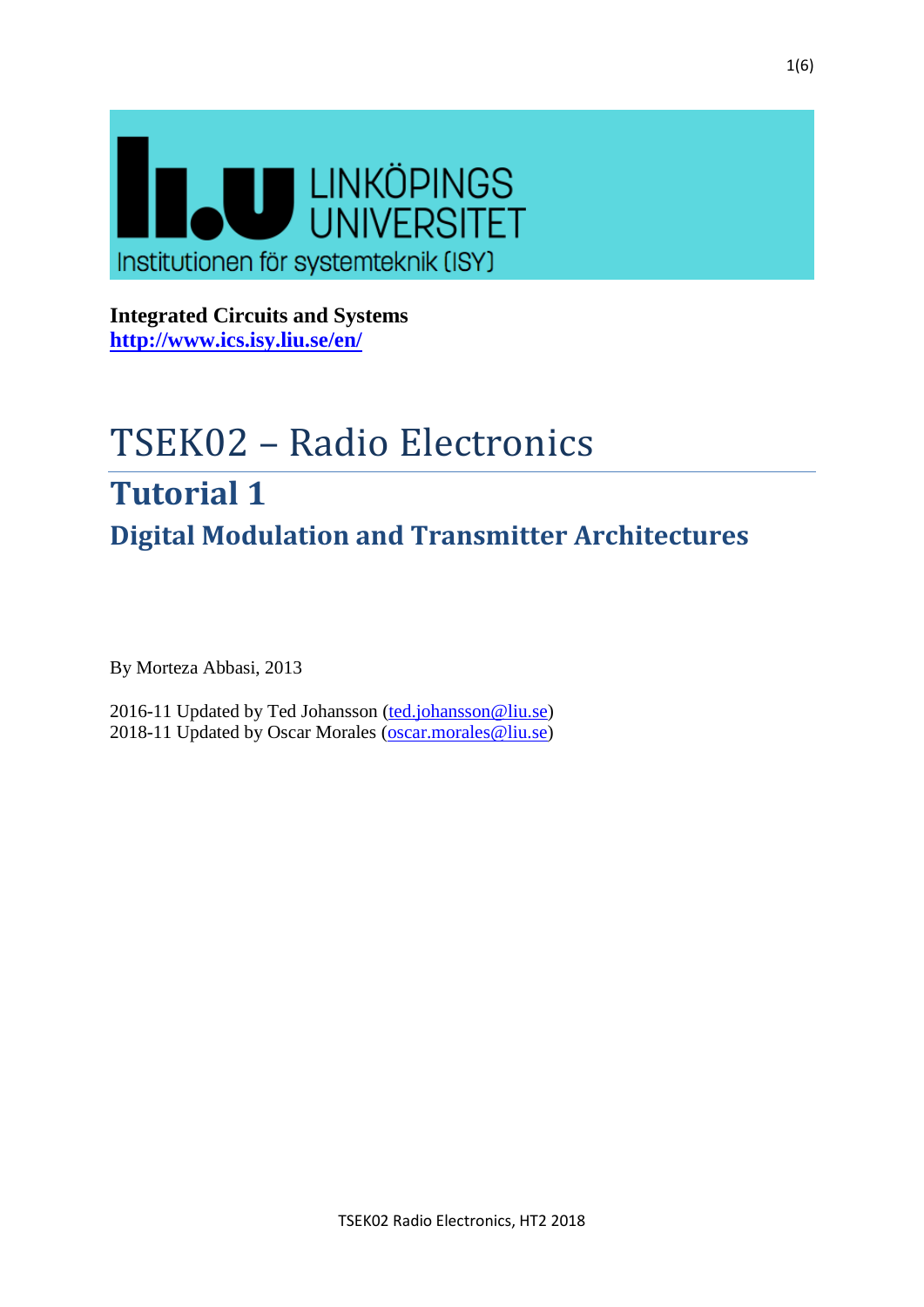## **Part A - Digital Modulation**

1.1 A standard wired telephone circuit has a usable frequency range extending from 600 Hz to 3000 Hz with a signal-to-noise ratio of about 30 dB. According to the channel capacity expression, what is the maximum data rate that can be achieved with this system?

## **Answer:** 24 kbps

1.2 Evaluate the Shannon channel capacity theorem for an IS-54 cellular phone system. The channel bandwidth is 30 kHz. Assume a receive signal power of -60 dBm and  $n_0/2$ = 1e-18 W/Hz.

## **Answer:** 420 kbps.

1.3 Compare QPSK, 16QAM and 64QAM modulation schemes in terms of their

- a. constellation diagrams
- b. I and Q time domain waveforms. For e.g. different configurations of QPSK and 16-QAM are possible, discuss how certain configuration may be advantageous over others.
- c. bandwidth efficiency
- d. peak power to have the same error probability

**Answer:** (c) QPSK 2 bits/Hz, 16-QAM 4 bits/Hz, 64-QAM 6 bits/Hz (d) 16-QAM has 9.5 dB higher peak power over QPSK, 64-QAM has 16.9 dB higher peak power than QPSK.

## **Part B - Transmitter Architectures**

1.4 The heterodyne transmitter architecture shown below is used for transmission of a 10 Mbps QPSK modulated signal with raised cosine pulse shape filtering having  $\alpha=0.3$ . What is the minimum possible choice of the intermediate frequency, IF?



## **Answer:** IF ≥ 3.25 MHz

1.5 The heterodyne transmitter in the figure below uses a band pass filter at the output of the second up-conversion mixer to remove the undesired sideband. The band pass characteristics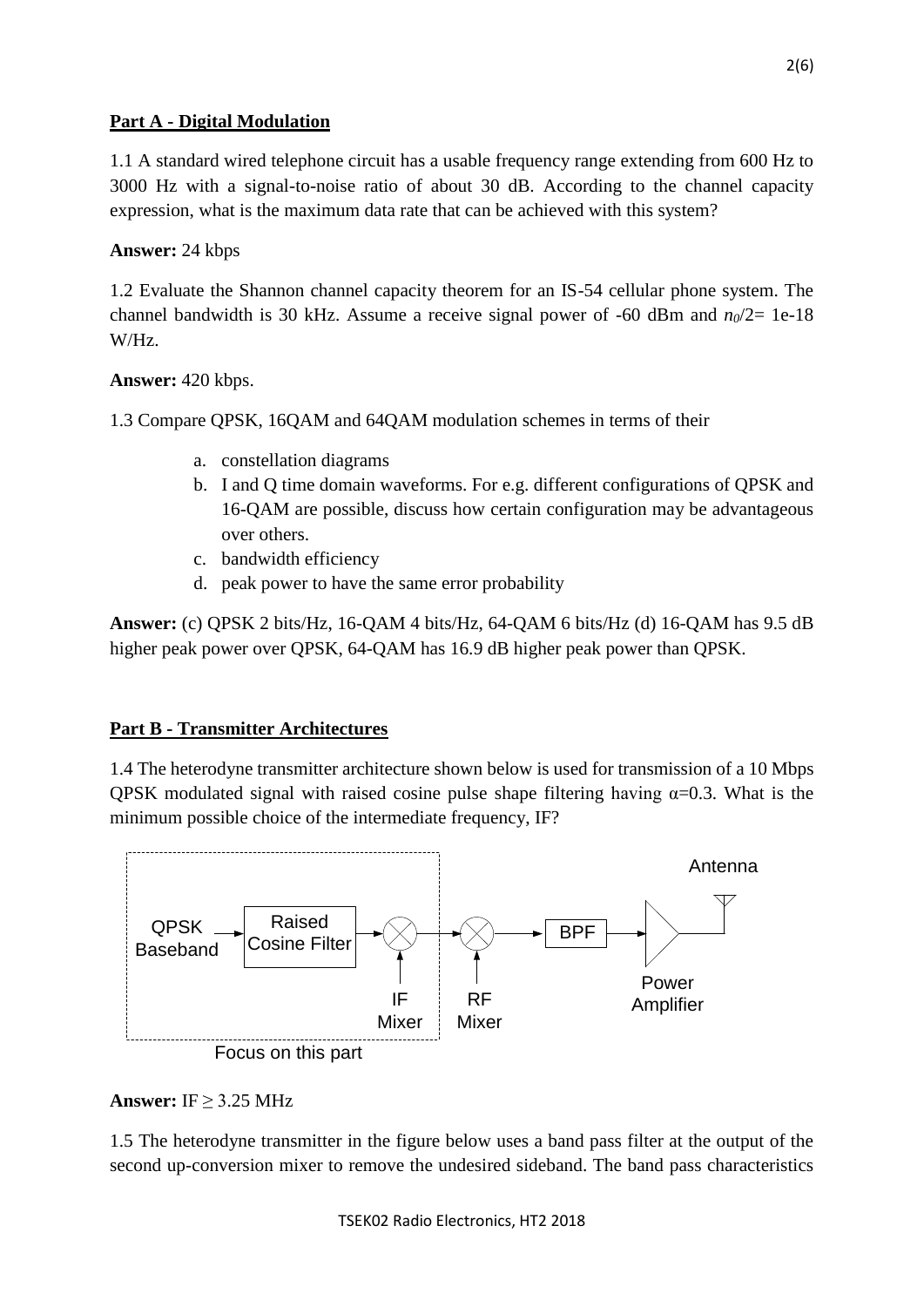of the filter are also shown in the figure. If the carrier frequency is 500 MHz and the IF frequency is 150 MHz,

- a. calculate the filter order required to achieve a sideband rejection of 30 dB,
- b. calculate the power loss due to this filter.
- c. If the maximum available filter order in the lab is 5, how would you redesign the frequency plan of this transmitter?

In all your calculations assume a narrow band baseband signal so that this can be neglected in your calculations.



### **BPF Characteristics of Problem 1.5**

**Answer:** a) Filter order  $= 6$ , b) 1.2 dB power loss c) Increase IF to 165 MHz.

1.6 A two-step conversion transmitter is designed similar to problems 1.4 and 1.5. This transmitter should operate in the frequency range of 2.15 - 2.45 GHz with multiple channels of 30 MHz bandwidth. What should be the minimum value of IF required in order for this system to operate properly?

**Answer:** IF≥ 150 MHz.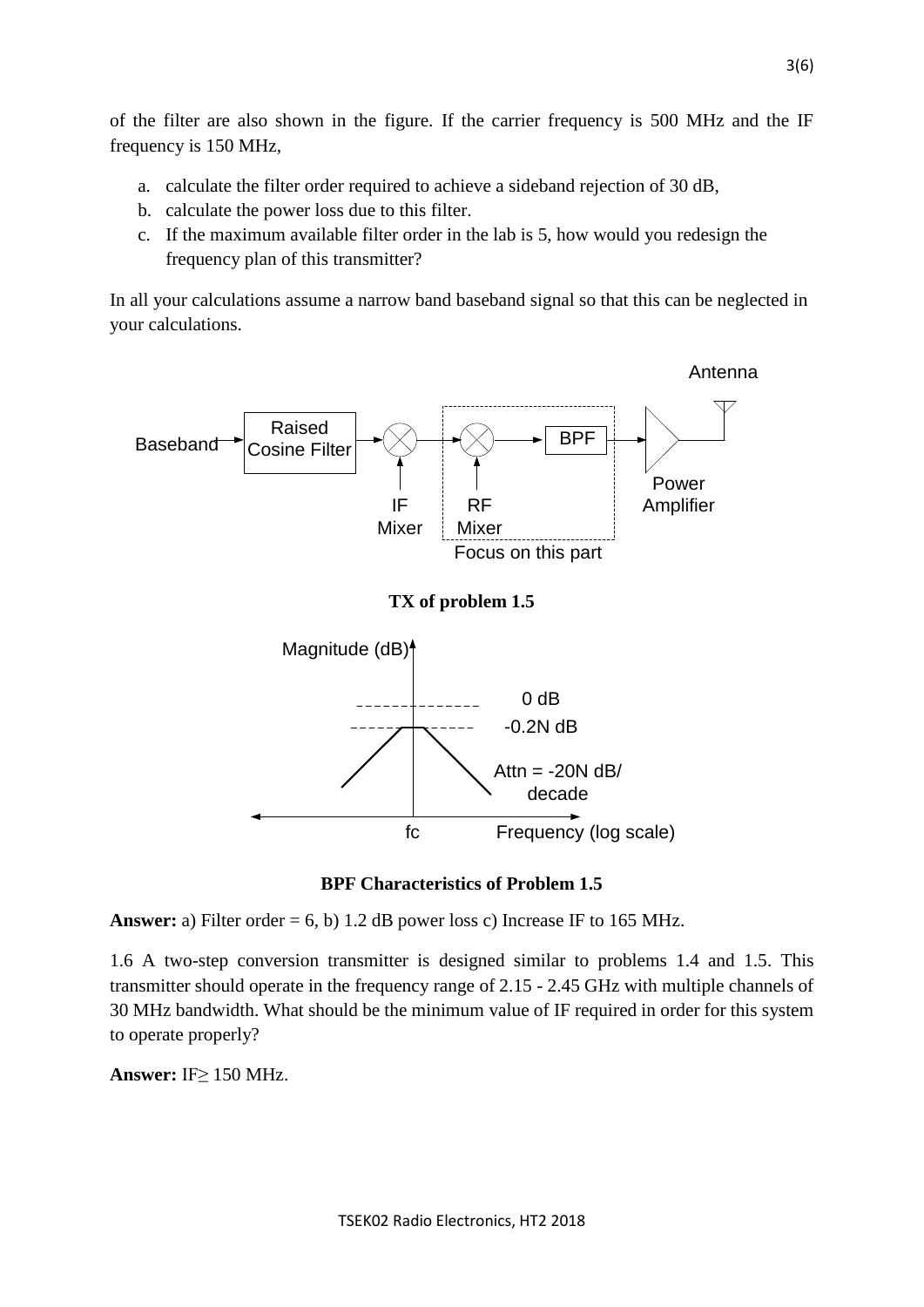## **Part C - Transmitter linearity**

1.7 A transmitter requires the IM3 products to be -65 dB below the main tones when the total output power is 20 dBm. Calculate the output IP3 (OIP3) of this transmitter.

## **Answer:** 49.5 dBm

1.8 The OIP3 of the final amplifier in a transmitter is 33 dBm. To reduce the distortion of the transmitted waveforms, this amplifier should operate at a 6 dB back-off mode. What is the peak output signal power that can be transmitted with this transmitter?

## **Answer:** 17.4 dBm

1.9 Calculate the OIP3 of the cascaded stages shown below. How would the performance be affected if the order of stages is reversed?



**Answer:** a) 6.48 dBm b) 20.8 dBm when the locations are exchanged.

## **Additional recommended problems to be solved on your own**

**Important Note: Use the soft cover book version only. The hardcover version has different problems.**

- 1.10 Problem 4.16 in the course book.
- 1.11 Problem 2.1 in the course book.
- 1.12 Problem 2.5 in the course book.
- 1.13 Problem 3.6 in the course book.

**Important Note:** Always watch out for the scale. Check whether you are in dB scale or the linear scale. This is a very common mistake.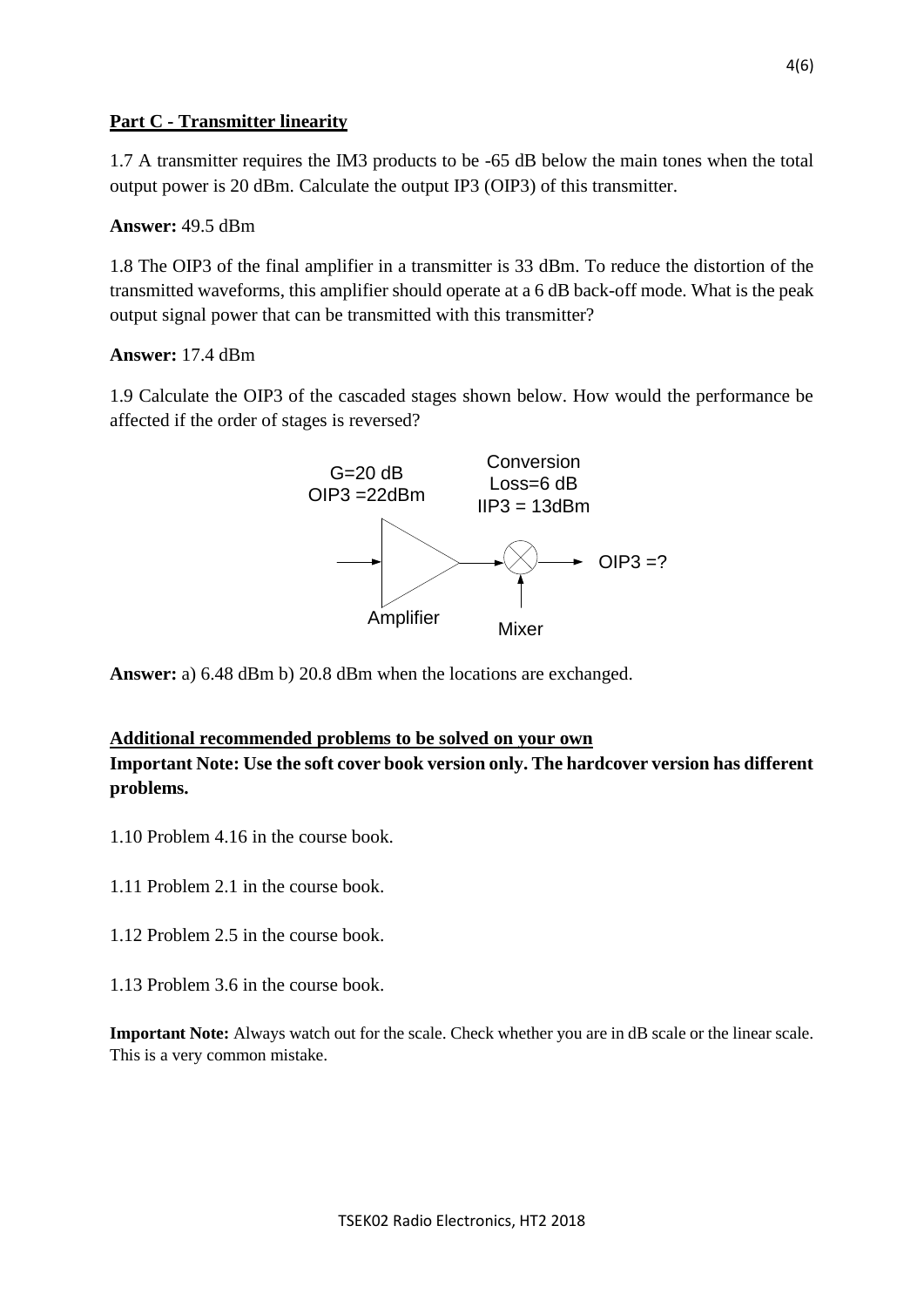#### **List of Important Formulas**

1. Shannon's Channel Capacity Theorem

$$
C = B \times \log_2(1 + SNR) = B \times \log_2\left(1 + \frac{S}{n_0 \times B}\right) \left[\frac{b}{s}\right]
$$

 $n_0$  is the noise power spectral density in W/Hz, *S* is the signal power in W, *B* is the bandwidth, *SNR* is **NOT** in dB scale. Also note the  $log_2$  which is not the common  $log_{10}$ .

- 2. Bandwidth of a signal shaped by a raised cosine pulse filter is  $\frac{1+\alpha}{\pi}$  $T_b$  $\alpha$  is the roll-off factor,  $T_b$  is the original pulse period.
- 3. Boltzmann's Constant,  $k = 1.38 \times 10^{-23}$  J/K.
- 4. Use a room temperature of 27 °C = 300 K whenever temperature is not specified.
- 5. Thermal noise power spectral density, PSD=*kT*. At T=300 K, PSD is -174 dBm/Hz. The PSD is independent of the resistor value. This is true only when the source resistor and the load resistances are matched.
- 6. Thermal noise power in a bandwidth B:  $P_{RS} = kTB$ . In dB scale at 300 K, the total thermal noise power  $P_{RS/dB} = 10\log(kTB) = 10\log(kT) + 10\log(B)$  $\Rightarrow$  *P*<sub>*RS|dB*</sub> = -174 dBm/Hz + 10log*B*

 $\parallel$  $\overline{\mathcal{L}}$ 

 $\dot{a}_{ab} = 10 \log \left( \frac{S/NR_{in}}{SNR_{out}} \right)$ 

  $\big)$ 

*out*

 $\setminus$ 

7. Noise Factor [not in dB] *out in SNR*  $NF = \frac{SNR}{SNR}$ ſ  $\langle N F_{dB} = 10 \log \left( \frac{SNR_{in}}{SNP} \right) \rangle = \langle N R_{in | dB} - SNR_{out | dB} \rangle$ 

Noise Figure [dB]

8. Noise figure of a passive lossy component is equal to its loss: NF=L.

 $=$ 

9. Effective noise figure of cascaded stages.



$$
N\!F_{total} = N\!F_A + \frac{N\!F_B - 1}{G_A} + \frac{N\!F_C - 1}{G_A G_B}.
$$

This is called Friis' equation. This equation is **not in dB**.

10.  $IP3 = P_{1db} + 9.6$ .

**in dBm** and valid for both input and output referred quantities

11. Output IP3 of a component can also be calculated from the two-tone test:

$$
OIP3\, [dBm] = P_1[dBm] + \frac{\Delta P[dBc]}{2}
$$

TSEK02 Radio Electronics, HT2 2018